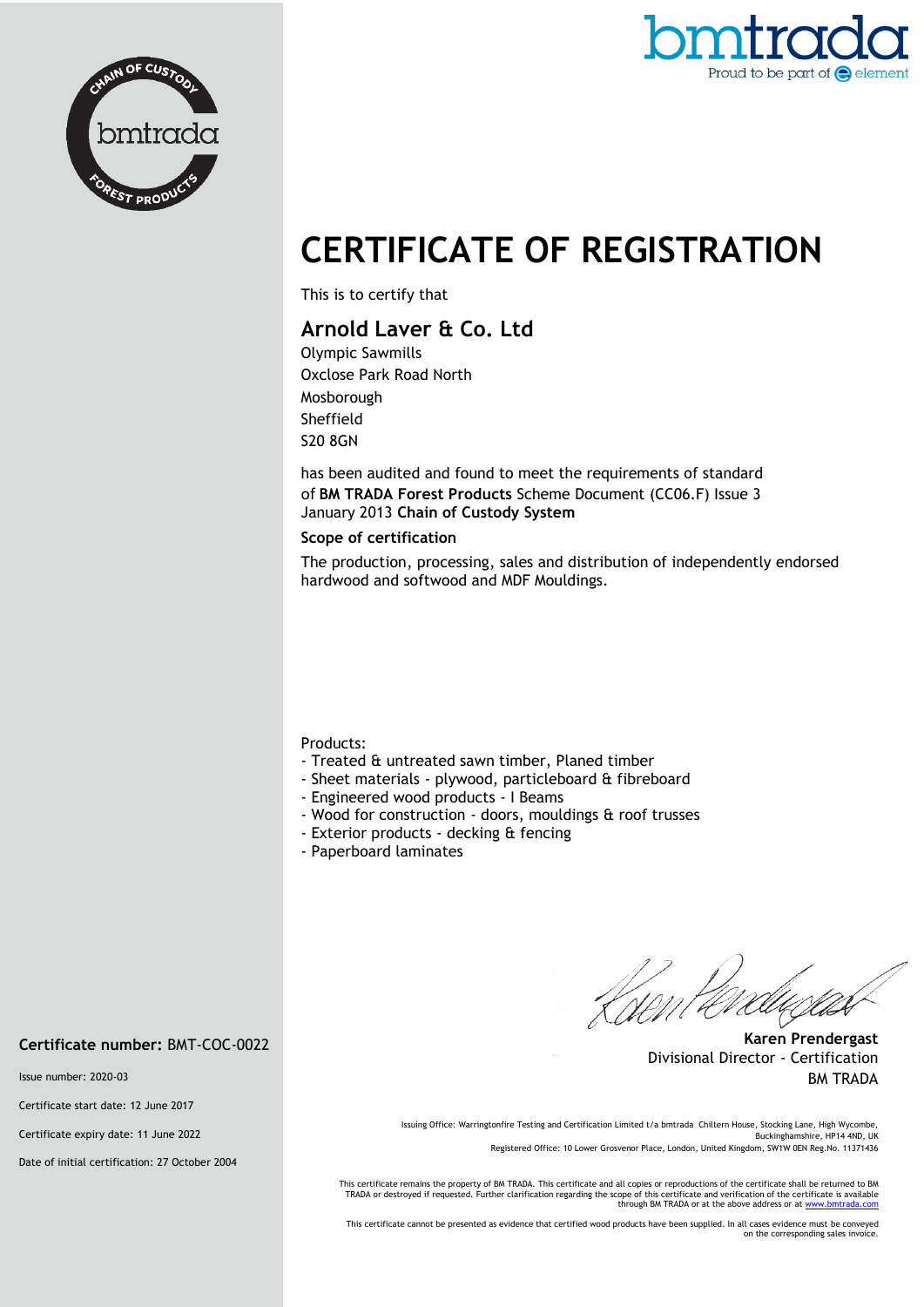

## **Appendix A**

The network of participating sites shown below is included in the scope of certification shown on certificate number **(BMT-COC-0022)**

| <b>Branch</b>                               | $1101110C1$ (DMIT COC OVER)<br><b>Address</b>                                     |
|---------------------------------------------|-----------------------------------------------------------------------------------|
| Arnold Laver & Co. Ltd<br>Oldbury           | <b>Dudley Road</b><br>Oldbury<br>Warley<br><b>West Midlands</b><br><b>B69 3DA</b> |
| Arnold Laver & Co. Ltd<br>Leeds             | Pontefract Road<br>Stourton<br>Leeds<br>West Yorkshire<br><b>LS10 1SW</b>         |
| Arnold Laver & Co. Ltd<br><b>North East</b> | Wagonway Road<br>Hebburn<br>Tyne And Wear<br><b>NE31 1SP</b>                      |
| Arnold Laver & Co. Ltd<br>Hull              | <b>Crowle Street</b><br>Hull<br>East Yorkshire<br>HU9 1RH                         |
| Arnold Laver & Co. Ltd<br><b>Bradford</b>   | Manningham Sawmills<br>Canal Road<br><b>Bradford</b><br>Yorkshire<br>BD2 1AR      |
| Arnold Laver & Co. Ltd<br>Kidderminster     | <b>Firs Trading Estate</b><br>Oldington Lane<br>Kidderminster<br><b>DY11 7QN</b>  |
| Arnold Laver & Co. Ltd<br>Reading           | 478 Basingstoke Road<br>Reading<br>Berkshire<br>RG2 OQN                           |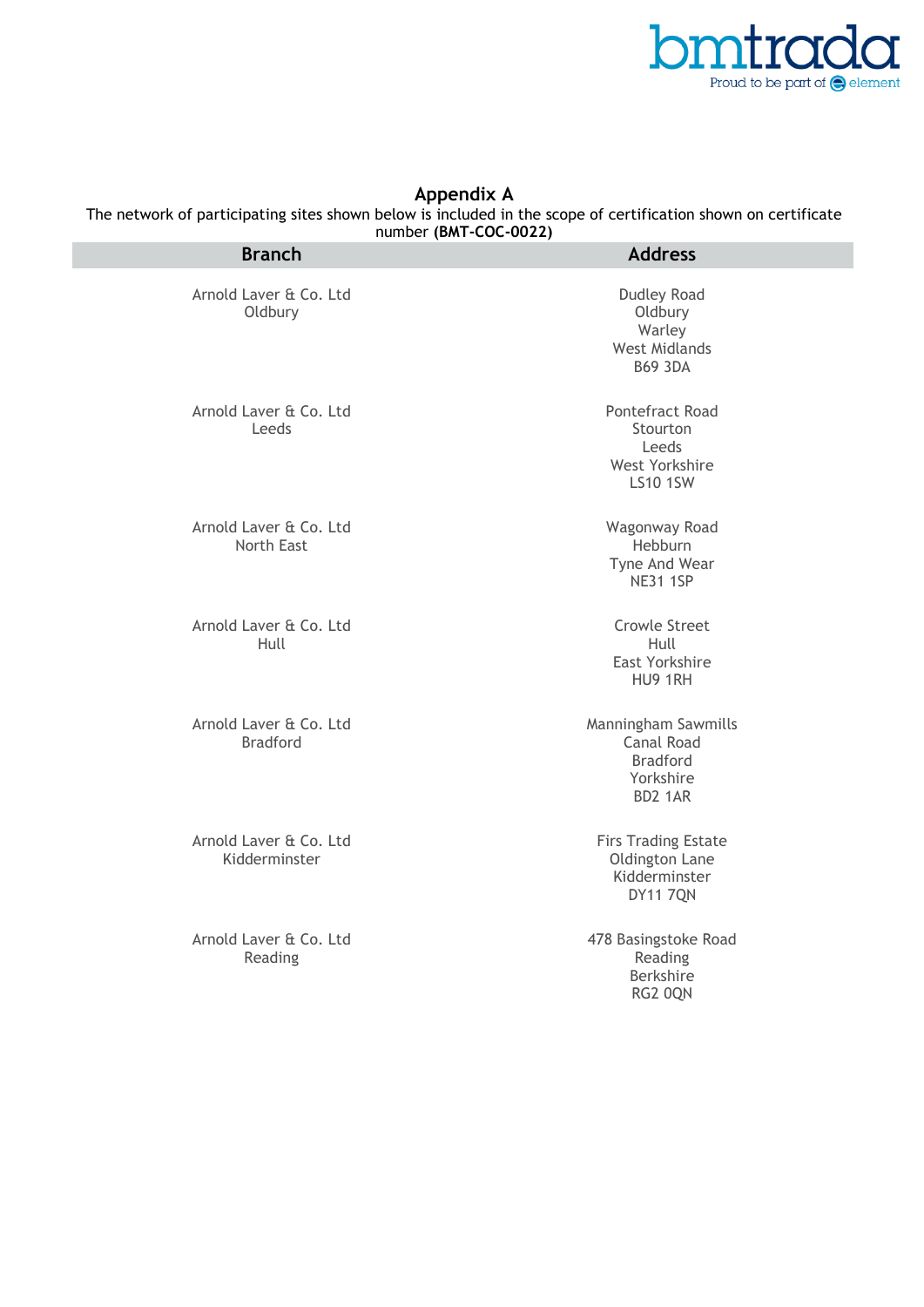

Arnold Laver & Co. Ltd Manchester

Arnold Laver & Co. Ltd Sheffield Central

Arnold Laver & Co. Ltd Essex

Arnold Laver & Co. Ltd Bristol

Arnold Laver & Co. Ltd Mosborough Call Collect

Arnold Laver & Co Ltd Borehamwood

Arnold Laver Timber World Coventry

Arnold Laver Timber World Peterborough

Arnold Laver Timber World Croydon

Timber Terminal Liverpool Road Cadishead Manchester M44 5BZ

Little London Road Heeley Sheffield S8 0UH

> 124 New Road Rainham RM13 8RS

Brabazon Hangar West Bay Filton Bristol BS99 7AR

Olympic Sawmills Oxclose Park Road North Mosborough Sheffield S20 8GN

Hertsmere Industrial Park Chester Road Borehamwood Hertfordshire WD6 1WS

Unit C1 Grovelands Industrial Estate Longford **Coventry** CV7 9ND

> Unit 12 Kingston Park Flaxley Rd Hampton Peterborough PE2 9FT

69 Imperial Way Silverwing Industrial Estate **Croydon** CRO 4RR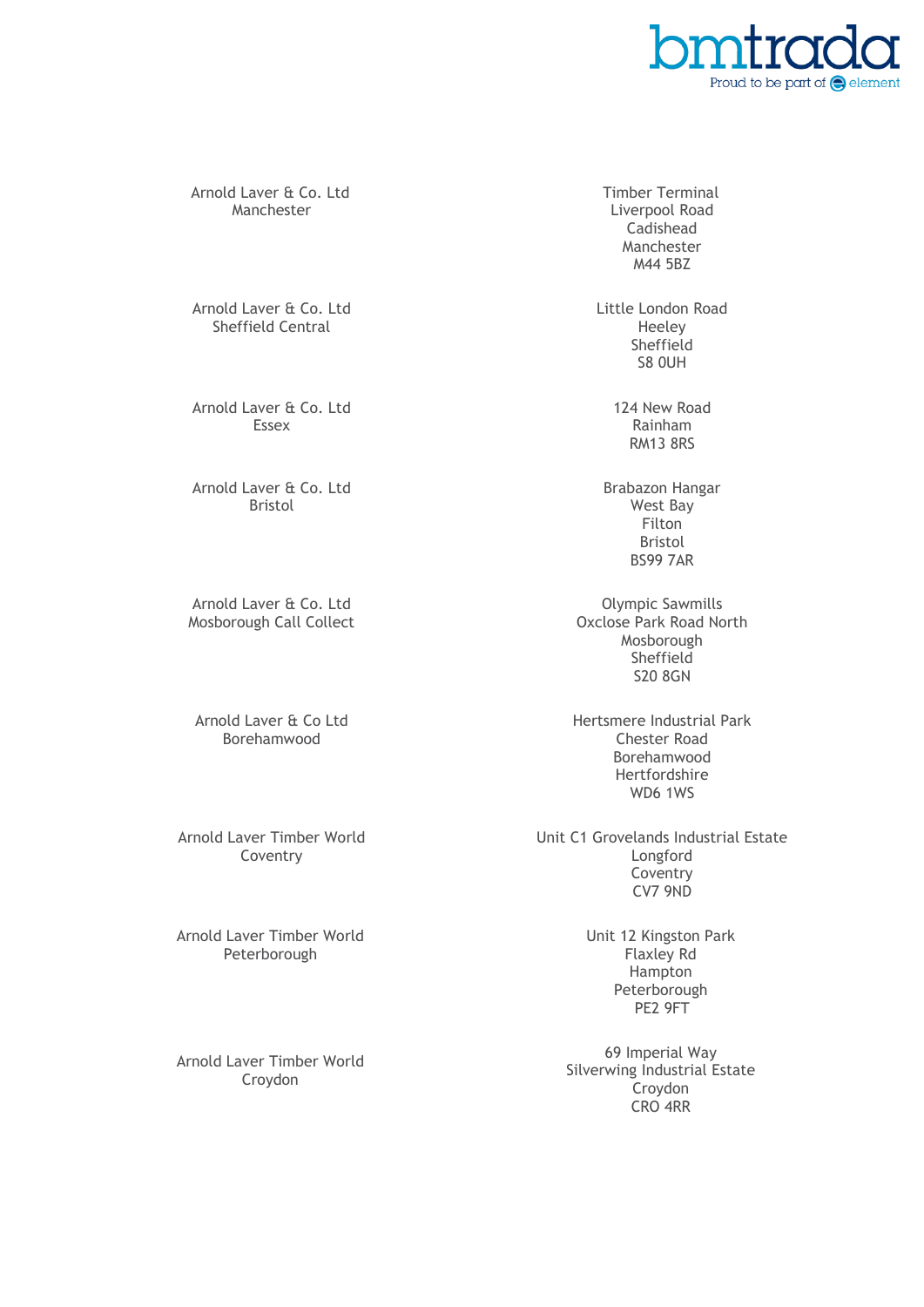

Arnold Laver & Co Ltd Thornaby

Robson Avenue Teesside Industrial Estate Thornaby Stockton On Tees TS17 9LS

Arnold Laver Timber World Cannock

Arnold Laver Timber World Milton Keynes

29 Navigation Way Hawks Green Industrial Estate Cannock WS11 7XU

> Unit 2 Roebuck Way Knowlhill Milton Keynes **Bucks** MK5 8HL

## **Appendix B**

The Certification Schemes & Verification Programmes shown below are included in the scope of certification shown on page 1 of this certificate

## **Certification Schemes**

- \*1. Canadian Standards Association: CSA Special Publication PLUS 1163, Chain of Custody for Forest Products Originating from a Defined Forest Area Registered to CSA standard CAN/CSA Z809
- \*2. Malaysian Timber Certification Council: Requirements and Assessment Procedures for Chain of Custody Certification
- \*3. Sustainable Forestry Initiative: Appendix 3: Criteria for the Evaluation of Chain of Custody Certification Standards for use in the SFI Program

## **Verification Programmes**